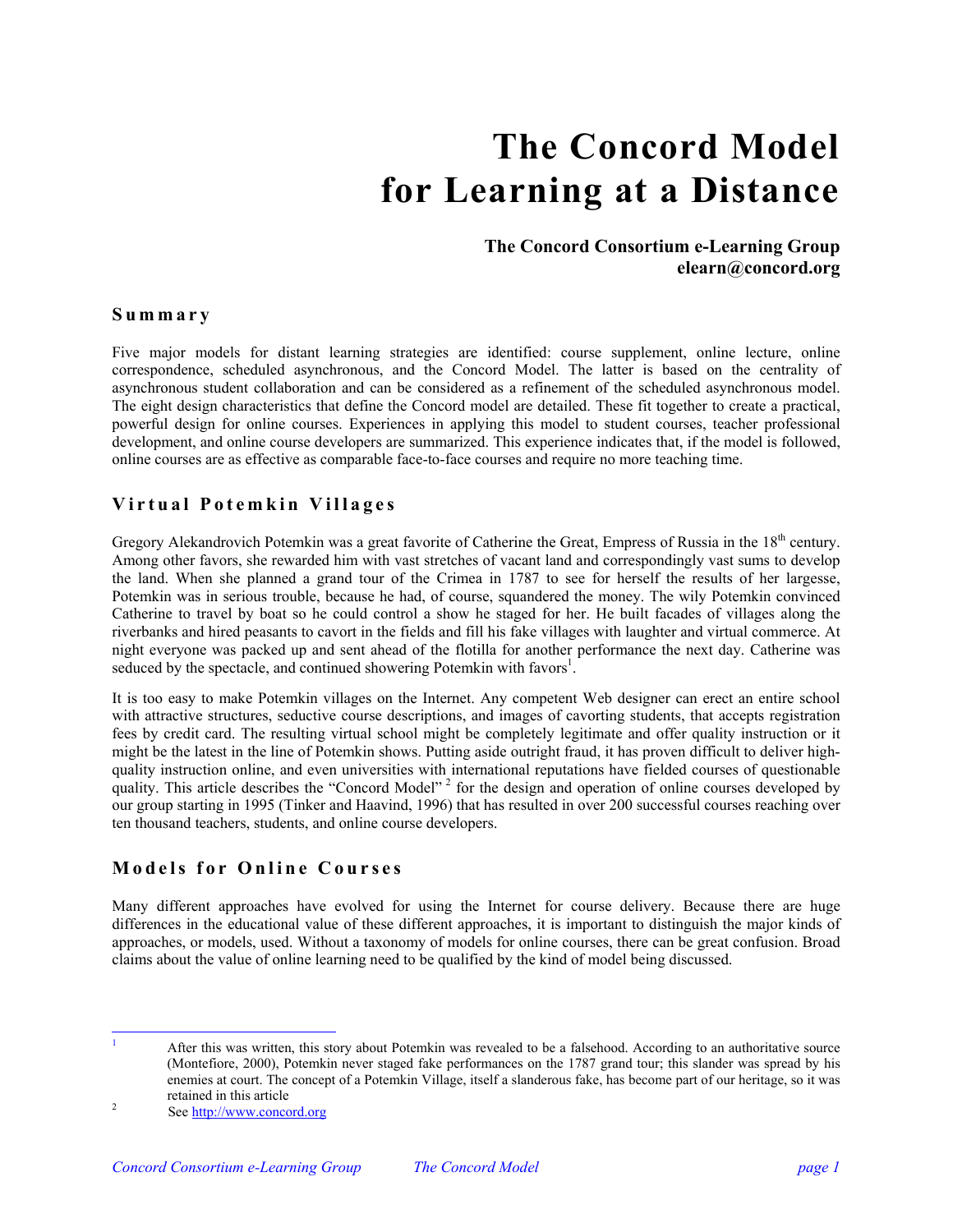#### **The Course Supplement Model**

Perhaps the most widespread use of the Internet in courses is the **course supplement model**. Here, a traditional, face-to-face course is augmented with online resources that might include assignments, readings, answers to problems, discussion groups, simulations, and tests. While this model can improve instruction, it does not support learning at a distance and hence will not be considered further here.

## **The Online Lecture Model**

Teacher time is a scarce resource. Because the dominant cost in most schools is instructional time, educational administrators are always asking whether there is any way to decrease this cost by increasing the number of students each teacher reaches. Any attempt to increase the number of students per teacher will reduce the amount of time a teacher can devote to each student. Beyond about a hundred learners at one time per teacher, instruction becomes impersonal and few teachers can keep track of the interests, accomplishments, and needs of individual students.

Traditional precollege instruction has held fast to the idea that a personal connection is necessary between student and teacher. In contrast, most post-secondary institutions economize in the major introductory classes by filling lecture halls with hundreds of students and attempting to provide personal contact in recitation sections and labs led by less-expensive advanced students or staff. One of the reasons the elite colleges are so expensive is that they have less dependence on large lecture courses and provide more contact directly between students and expensive faculty.

Many entrepreneurs and universities have latched onto online instruction as a way of reducing instructional costs and reaching large numbers of students. The model used in this case can be called the **online lecture model**, because it resembles traditional lecture halls but moved to the Internet. These courses tend to use technologies that duplicate the lecture experience. Because the goal is to reach large numbers, considerable resources can be put into courses based on the online lecture model and they can employ expensive video and well-crafted multimedia presentations. Some form of personal contact is often provided over the Internet, in the form of graded papers and exams, nonmoderated discussion groups, answers to frequently asked questions, and office hours for faculty or assistants. The contact with teachers must, however, be limited, or the costs rise and wipe out the cost savings that were the original motivation for this format.

For motivated and disciplined students, the online lecture model can be an excellent and inexpensive way to democratize learning. This approach can have broad impact in developing countries that lack the quantities of qualified teachers needed to provide more personal contact with learners. It is, however, inappropriate for largescale use at the precollege level.

#### **The Online Correspondence Model**

A similar model, the **online correspondence model**, puts fewer resources into the content delivery, but provides some personal feedback in the form of graded papers and examinations. Many university extension divisions and commercial schools that were already providing correspondence courses by post to distant students have migrated their courses to the Internet and it is natural that they use the online correspondence model. Less expensive to develop than the online lecture model, the correspondence model can be an efficient way to deliver specialized content to motivated students. Like the lecture model, however, this design is sub-optimal for most precollege students.

### **The Scheduled Asynchronous Model**

Many thoughtful educators have converged on the **scheduled, asynchronous model**, because it is based on student collaboration, a powerful learning strategy and one of the great strengths of the Internet (McRobbie & Tobin 1997; Hoadley & Pea, 2001). Collaboration is an effective learning strategy in all disciplines that forces students to articulate and communicate their ideas, and test them against others'. Teachers, particularly mathematics and science teachers, are often dubious of the value of discussion and feel that it interferes with mastering problem sets and the required content coverage. Many studies, however, have demonstrated that much of instruction is "a mile wide and an inch deep" (Schmidt, McKnight, & Raizen, 1997, p. 34) and that discussions and reflection are critical for understanding core concepts. (see, for example, Halloun & Hestenes, 1985; AAAS, 1993; NAS, 1996). The slower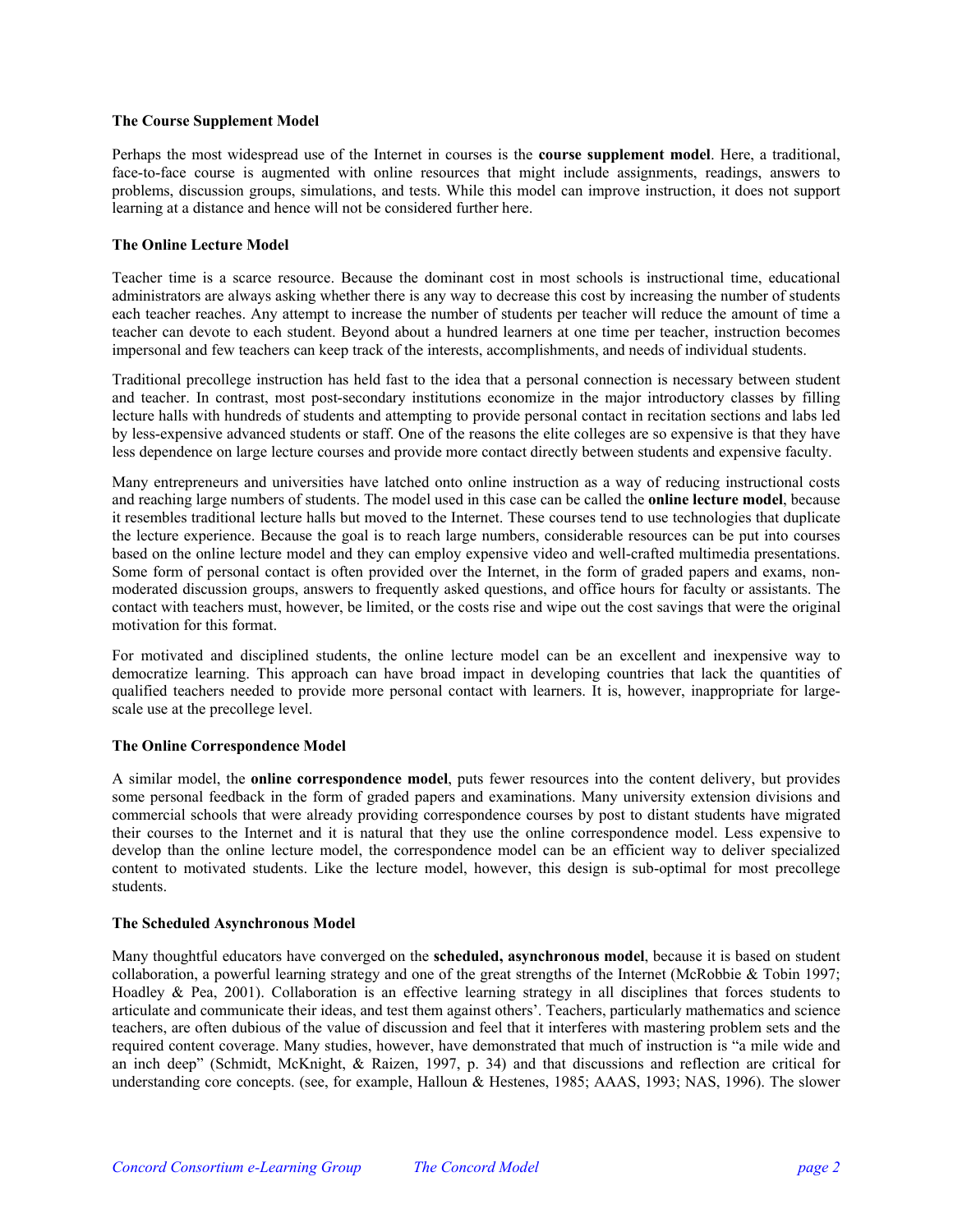pace demanded by thoughtful discussions is likely to be able to lead to deeper insights and better understanding of key concepts (Bransford et al, 1999).

Scheduled, asynchronous models are based on online student collaboration and all have the following characteristics:

- **Asynchronous collaboration.** The core learning strategy in this model uses asynchronous discussions and group problem solving between students in threaded discussion groups. Compared to synchronous technologies (chats, shared whiteboards, shared applications, audio conferencing, and video conferencing), these discussion groups are less expensive, more thoughtful, and far easier to schedule, particularly across time zones. Research shows that this learning environment is inclusive and supportive of students with disabilities (Hsi & Hoadley, 1997).
- **Explicit Schedules.** Online courses that rely on collaborative discussions must be tightly scheduled so that participants in the discussions share similar experiences and insights. We schedule a major topic for each week and usually schedule the same sequence of activity, discussion, and reflection within each week. For instance, if the content of a video is essential for a scheduled discussion, then the schedule must have all participants to view the video before beginning the discussion. While it is not important that all participants view the video simultaneously, it is best if each does view it within the days just prior to the beginning the discussion group. Then each participant should make an initial entry and within a few days and some responses to comments already posted. The best schedule preserves the "anytime, anywhere" flexibility of online courses while also ensuring that all participants bring similar experience and learning to the discussion.

#### **The Concord Model**

We find that the characteristics sketched above for the Scheduled, Asynchronous Model are necessary but not sufficient for successful online courses. Many educators who have tried using threaded discussion groups in online courses have found that these groups are too time-consuming, unresponsive, irrelevant, or boring. As a result, participation is minimal, drop-outs are wholesale, and little learning results. These ineffective experiences, however, should not be used to condemn the idea of scheduled asynchronous courses, but to demonstrate the importance of additional design details that define the **Concord Model**.

In addition to being scheduled and asynchronous, enrollment needs to be limited, faculty must be expert in online group facilitation, the course and online spaces have to be carefully designed, and high quality educational strategies must be used. In particular, successful online courses require that the following six design characteristics be implemented in addition to the two above:

- **Sound inquiry pedagogy.** "The new and more powerful opportunity available to educators today is to use (internet) technologies to help individuals collaboratively construct networked learning communities that will accelerate and augment the community's learning, as well as each individual's learning" (Carroll, 2000). There are many specific design elements in the Concord eLearning Model that contribute to best practices for inquiry teaching including varied smaller group problem-solving activities, explicit objectives matched to qualitative assessments, rubrics for postings that ensure discussions provide embedded evidence of learning, and the effective use of graphics, simulations and visualizations that support exploration and sense-makingactivities for collaborating learners. Our extensive course standards<sup>3</sup> that incorporate these design elements and sound pedagogical practices should be part of any effective course but are essential in this medium.
- **On-going Assessment.** Continuous assessment is essential in online courses because one cannot be sure whether a high-stakes test would be closely monitored. Rather than taking advantage of quantitative testing options made easy by the electronic medium, our strategy allows the teacher to learn each student's voice and typical approaches to problem-solving thus avoiding the problem of secure monitoring. We find the learning is enriched by this alternative approach. Required discussion postings must contribute more than "I agree" or "I disagree". Additional credit is given for contributions that point others toward productive exploration, coin useful phrases or offer analogies that help others express their thinking and pursue new areas. A rigorous academic experience is ensured by augmenting the learning dialogue as a vehicle for

<span id="page-2-0"></span> $\frac{1}{3}$ 

See http://www.govhs.or[g/Pages/Main+Office-Course+Evaluations](http://www.govhs.org/Pages/Main+Office-Course+Evaluations)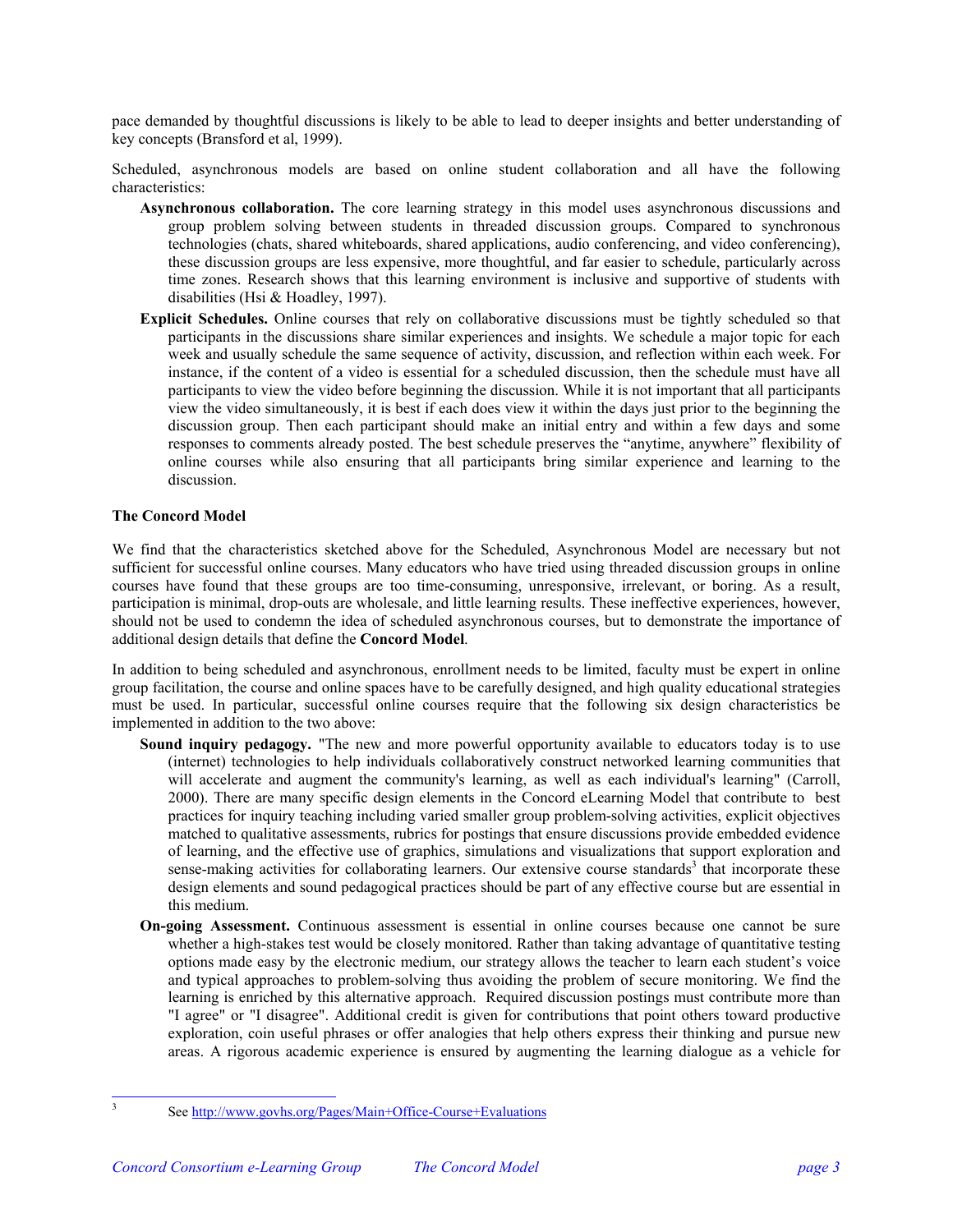evaluation with unique projects where content is explored in local settings or using additional Internet technologies (creating an original web page of resources for a specific audience, building an electronic portfolio of work, or posting original designs, new problems or findings, music, or other appropriate original work).

- **Expert facilitation.** Each course section must be led by a qualified teacher specifically trained in online facilitation. Leading an online discussion is a skill that must be developed; it is not sufficient to simply assign an excellent face-to-face teacher to online teaching. Effective strategies in person have unintended effects online that halt rather than seed deepened dialogue (Haavind, 2000, Collison et al, 2000). In addition, many beginners make the mistake of putting themselves in the middle of the online conversation, establishing email conversations with each member of the group. This quickly overwhelms the facilitator and interferes with student-to-student collaboration. The effective facilitator moves out of the middle and has strategies for stimulating real student collaboration and guiding the conversation toward important content. The facilitator must monitor all discussions and respond within 24 hours to technical or process questions. However, effective online community leaders can avoid interrupting participant collaboration and knowledge co-construction by only intervening to leverage content discussions toward deepened, clear focus on learning objectives (Collison et al, 2000).
- **Trust creation.** Learning through collaboration requires students to take intellectual risks. This can happen only when there is supportive and honest behavior by all participants that still encourages criticism and clear thinking. Leaving time for participants to get to know one another is an essential first step in this process. Written expectations about good group processes is also helpful. The facilitator must establish and shape intellectual and emotional norms, model appropriate behavior, and steer harmful input toward higher, learning ground for all. Anonymous polls, role playing, introducing a partner to the group, and a "cafe" or student lounge thread where non-course topics are discussed, are all techniques we use to build and maintain strong, trusting groups.
- **Limited enrollment.** For meaningful online collaborations, the number of participants in an online discussion group needs to be limited. We find that 20-25 is the maximum number in one group for general discussions and that sub-groups with as few as two or three are needed for the intense collaboration required to produce something complex, like a course design. If the enrollment in a course is larger than 25, independent sections of approximately 20 are formed. When smaller working groups are needed for a specific task, the section is divided into subgroups.
- **Excellent materials.** Learning resources of many kinds are needed to provide the content and common experiences needed for effective discussions. To appeal to different styles of learning, we advocate using the widest feasible range of media and activities. We do not attempt to supply all material over the wire: books, media, kits, and labs might require supplies that are mailed or obtained locally. We encourage course authors to engage students in explorations, surveys, creative works, and self-reflection as appropriate. Multiple, short assignments in different styles and media are helpful in preserving course flexibility, reinforcing key concepts, and addressing different learning styles.
- **Purposeful virtual spaces.** For most courses, several conversations are needed, each with different goal. At a minimum, four kinds of conversations are needed. An academic discussion area one about the content is central. A technical thread is needed to keep tech inquiries together and out of content threads. The facilitator only has to answer technical questions once, since others will check the tech thread before asking the same question twice. Also needed is a social conversation thread for the group to meet and greet, debrief and exchange resources or network. Finally, a weekly or biweekly "class meeting" thread is needed where participants can share with the facilitator and peers how the course going, what is working, what is being learned and appreciated about the course and what challenges they confront as they move through the material. In many courses, multiple content threads, possibly time-limited, might also be needed. The conversations in these threads need to be set up in separate virtual spaces with clear learning goals and supporting rubrics for effective communication and growth (no "I agree/ I disagree"). The facilitator must nurture the appropriate use of each virtual space to keep dialogues clear and focused. Clarity about what kind of message to post reduces confusion, encourages communication, and makes the content thread(s) more fluid and rich.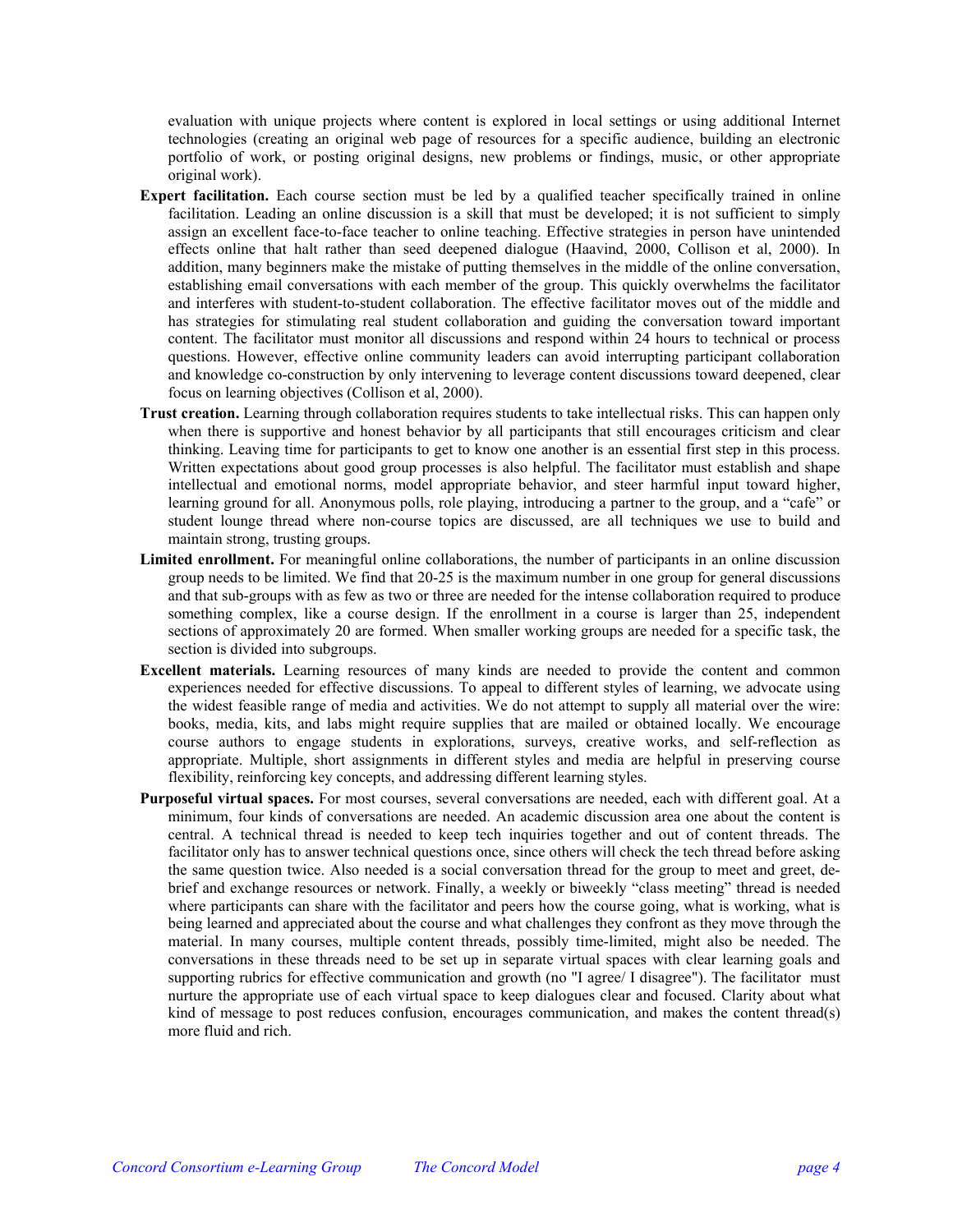These seven additional characteristics, together with the two characteristics of the scheduled asynchronous model. define the Concord Model, and position it as a major refinement of the scheduled asynchronous model that deserves its own name.

# **The Educational Impact of Online Courses**

A course offered using the Concord Model is approximately equivalent in cost and educational value to a similar face-to-face course. About the same amount of material can be covered in the same number of hours requiring a comparable teacher effort. This may be surprising to administrators who expect that e-learning will result in great economies of scale. While not reducing costs, the Concord Model does ensure that the added flexibility that online courses offer can give important benefits to education. These advantages can be maintained only if there is continuing attention to quality.

#### **Costs**

The claim that online and face-to-face courses require similar effort may be surprising to many teachers who have tried online courses and report that they spend far more time teaching than usual. When comparing the teacher time required by online courses using the Concord Model with face-to-face courses, it is important to make a fair comparison. Concord Model courses can appear to be more time-consuming when courses using different pedagogical styles are being compared. The Concord Model requires high quality teaching—student collaboration, clear course goals, inquiry-based learning, and alternative assessment tied to course goals. These strategies are highly recommended for all instruction, but are not widely implemented. The traditional text-lecture-test paradigm persists because it is easy. It takes less time to grade a vocabulary or multiple-choice test than to use a rubric to evaluate student portfolios. Inquiry-based learning appears to take more class time only because the lecture approach can "cover" more content, even though student learning is correspondingly superficial. When online and face-toface courses using the same pedagogy are compared, the effort required is comparable, if the teacher has expertise in online teaching strategies.

The second reason many teachers report that online courses take more time is because they are not expert at group facilitation, whether online or face-to-face. Group facilitation is difficult for teachers who are used to being on center stage in the classroom. Carrying that model online, many teachers set up the expectation that every student in an online class should communicate primarily with him or her. If this happens, the teacher is easily overwhelmed because each student's conversation depends on only one other person, the teacher. The successful facilitator's strategy is to move students toward collaborative knowledge-construction among themselves. As an active guide, the facilitator then monitors the learning dialogues carefully, looking for ways to leverage the learning of the group toward more focused or deepened learning. When it is working, collaborating learners offer each other assistance when there are questions and teachers can spend their teaching time pushing the group forward with minimal but targeted interventions and providing private, individualized feedback. Since there is no time taken presenting material in an online venue, the quality of a teacher's profession is greatly enhanced as teaching time is spent **teaching** instead of presenting, directing, and answering quick (albeit sometimes endless) informational questions. Thus, time parity between online and face-to-face courses can be achieved when high-quality pedagogy is used in both and the online teacher is expert in facilitation. Achieving this parity usually requires an investment in teacher professional development in pedagogy and facilitation. Since this investment pays off in both face-to-face and online courses, it is a valuable long-term investment in overall teacher enhancement, and its cost cannot be considered a liability of online teaching.

This section on costs focuses on teacher time because it is the dominant cost in instruction. While online courses also entail technology costs, it is unfair to add these to the costs of online teaching because the technology is increasingly being made available to schools for many purposes. In many schools, this technology is underutilized and school administrators are thankful for an application like online courses that demonstrate real benefits.

#### **Benefits**

Because even the best online courses require as much time and effort as face-to-face ones, it is reasonable to question whether they should be used at all. Their advantages are subtler than reducing costs, but substantial nevertheless: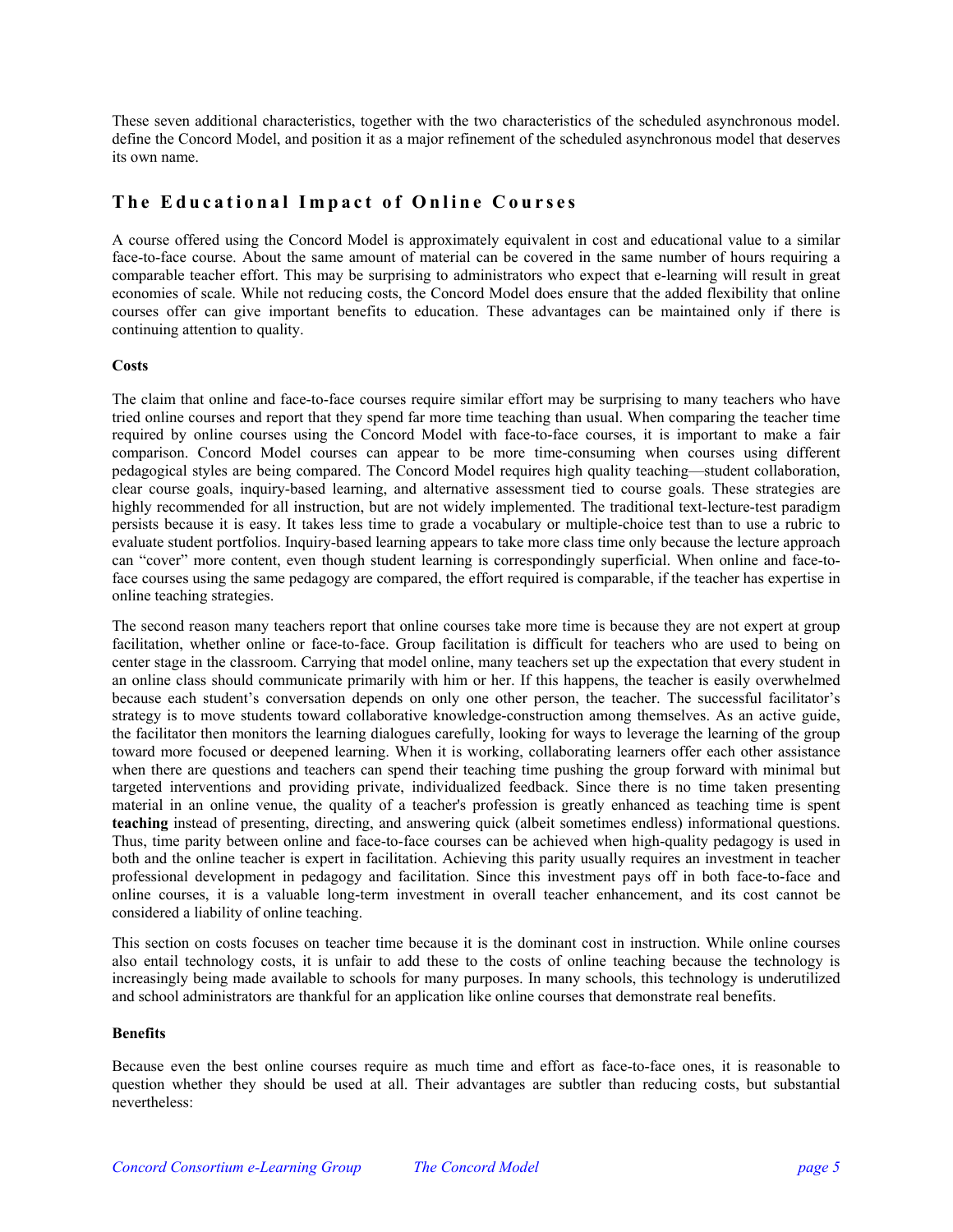- **Providing specialized topics.** Online courses can reach thin markets and offer specialized courses such as a high school course on the Holocaust or a teacher professional development course on the use of inquiry in algebra teaching. In the VHS<sup>[4](#page-5-0)</sup>, one of the strongest motivations for teachers online is the opportunity to teach a pet topic that would not normally attract sufficient students. The VHS has offered hundreds of specialized courses, so almost any student interest can be satisfied.
- **Supplementing local resources.** Schools, particularly smaller ones, have difficulty offering a broad range of courses for students and professional development opportunities for teachers. For instance, two years ago Monroe Senior School, Alabama's smallest K-12 school, was in trouble. Budget cuts threatened the school with closure. Low test-scores and a shortage of courses were close to prompting a state takeover. Participation in the VHS solved the second problem and appears to have contributed to higher scores. As a direct result, the school remained open and offers a far greater range of courses than most of its larger neighbor schools.
- **Increasing flexibility.** Most high school schedules leave little room for students to take unusual combinations of courses. Too often, a student needs a particular course, but cannot enroll because of scheduling conflicts. An online course solves this problem because it does not need to be scheduled; sufficiently mature students can do the work anytime and anywhere there is a computer.
- **Crossing borders.** Online courses often mix students from different cities, states, and countries. They also can bridge ethnic and class gaps and include students with disabilities. All students gain from meaningful participation in diverse groups and from learning about others and their circumstances. Good students at less-advantaged schools can gain confidence by "calibrating" themselves against a national or international standard.

## **The Value of Cooperation**

The Virtual High School project has exploited another advantage of the Concord model: the ability to support a cooperative. In this project, each school contributes to the co-op one or more online one-semester courses or course sections, each capable of enrolling 20 students. For each section it contributes, the school can enroll 20 students in any of the courses offered. Last year 140 different high school and advanced middle school courses were offered. Because it is a co-op, the cost to the school is low, approximately \$150 per student enrolled in a semester-long course. In the VHS, this cost is in the form of a membership fee that covers the administrative costs of the co-op. This compares favorably to the \$300-\$500 being charged for other online courses, because the major cost of a highquality course, the teacher time, is traded within the co-op and does not appear as a cash outlay.

The VHS co-op is possible only because it is feasible for teachers to develop and offer effective online courses. In the beginning of the VHS project, we were concerned that less-advantaged schools would not be able to contribute to the co-op, but experience has shown this to be wrong. Some of our greatest teachers and most popular courses have come from teachers in the least-advantaged schools. As a result, the co-op model is scalable and can reach any school in the country (Hsi and Tinker, 1997).

The Concord Model has been used extensively for professional development of teachers, university faculty, and preservice students. For busy professionals, it is often best to offer half-semester, 8-9 week courses requiring 5-7 hours per week. We sometimes call these seminars to emphasize the centrality of the online discussions. An exciting opportunity exists to create the kind of range of seminars for professionals that we have been able to offer high school students. One or two hundred short courses could cover a very broad variety of topics so that there would be exactly what any teacher, faculty, or administrator needs. For instance, instead of offering a history teacher a generic workshop on computers in education, there would be an online seminar on specifically on computers in history or perhaps even more specialized seminars such as on online simulations of the classical period. One of the first experiments in this area was a course from the National Teacher Enhancement Network program at the University of Montana on general relativity in high school physics (NTEN, 1995). This kind of specialization can only be supported by online courses.

 $\frac{1}{4}$ 

<span id="page-5-0"></span>See http://www.govhs.org/website.nsf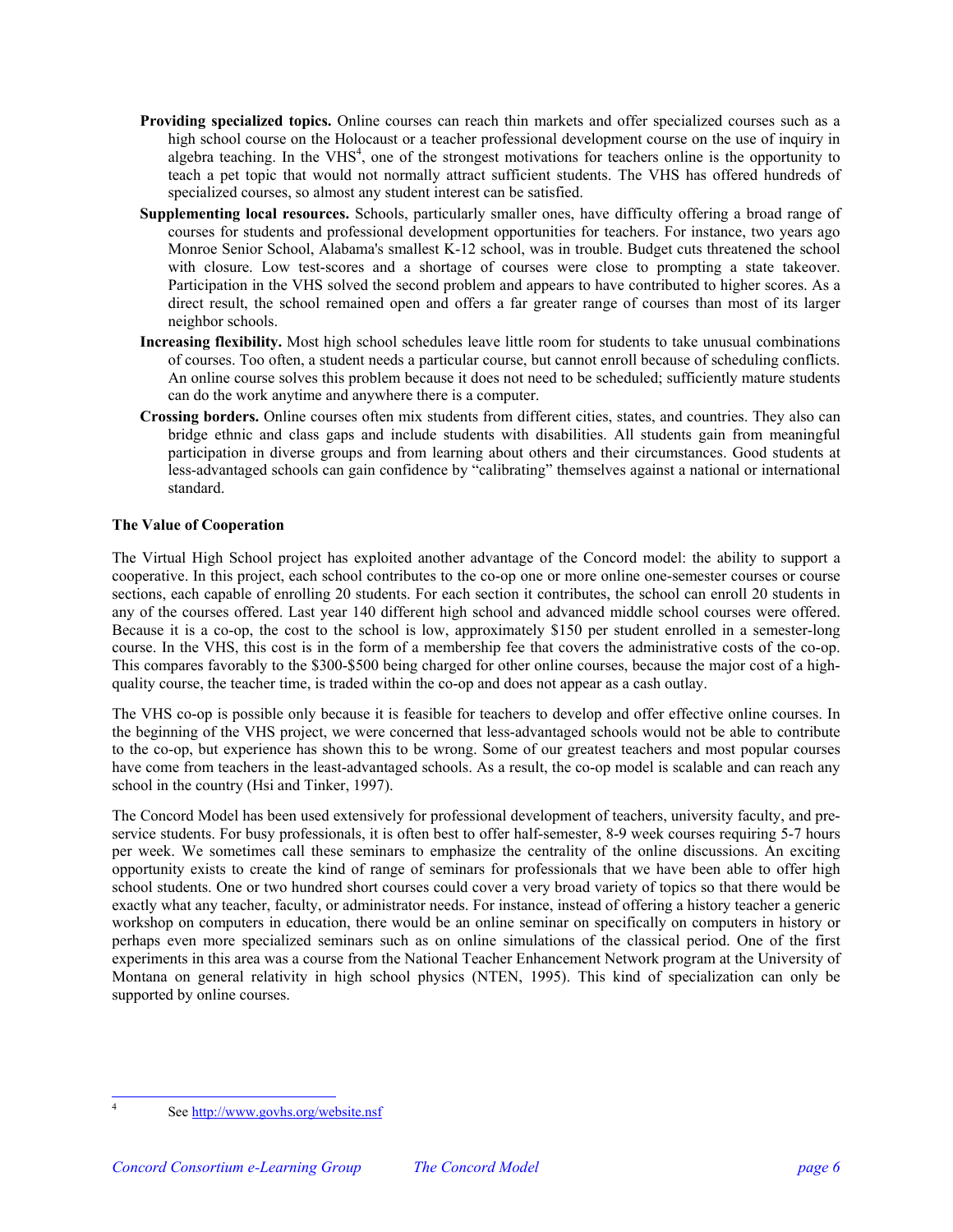#### **Evaluation Potential**

We have found that course preview, monitoring, and assessment are essential from four perspectives: instructional design, content, delivery, and impact. Instructional design is specified by an extensive course standards rubric against which all courses are judged. Content is reviewed by the equivalent of a department chairperson who reviews a number of courses within one content area. Course delivery is monitored by regular visits by staff to the online discussion sections and critical feedback to the instructor. Impact is measured by end-of-course participant feedback and external review.

## **Metacourses: Im plementi ng t h e Concord Model**

As the Concord Model has been developed and refined, it has become necessary to train new staff, consultants, and collaborators in various aspects of the model. This training is now offered entirely online as a series of "metacourses", that is online courses about online courses. The following three types of metacourses have been developed:

- **Introduction to Online Courses**. Several Concord Consortium projects have needed an introduction for beginning course authors, future online course teachers, and others interested in an overview of effective online course theory. For this audience, we have developed a quick, six-week metacourse "Online Pedagogy Education"<sup>5</sup>. A similar course specifically developed for the Virtual High School project is called "Netcourse Instructional Model". This course, because of the many specific requirements of the project, is longer, requiring 12 weeks to complete. Metacursos, a division from a sister organization of The Concord Consortium, offers in Spanish a netseminar on "Online Teaching Foundations"[6](#page-6-1)
- **Online Facilitation**. The Concord Model depends critically on the skill of the facilitator, and so a course on facilitation is essential to success. Good facilitation requires more time than the introductory metacourses can afford, so the metacourse "Facilitating Online Learning by Moving Out of the Middle" (MOOM) has been developed<sup>[7](#page-6-2)</sup>. There is a Spanish version of this metacourse, in two versions: introductory (CEVOVI<sup>[8](#page-6-3)</sup>, 6) weeks) and complete (MAIA $\hat{P}$ , 12 weeks). This course gives participants the strategies and experience they need to be effective facilitators who can direct online conversations toward educational goals while avoiding spending an inordinate amount of time in the process. The principles of the course have been published by members of the Concord e-Learning Group in the *Facilitating Online Learning[10](#page-6-5)* book (Collison, et al, 2000).
- **Online Course Design.** Teachers in the Virtual High School must develop their own online courses. The Teacher Learning Conference (TLC) is a one-year, 28-week online course for these teachers. During the course, each develops an online course that they will teach after completing the course. In the TLC, participants see what a well-designed online course looks like from a student's perspective while learning the theory and practice of developing and offering online courses in the Concord model (Hsi and Rose, 1999).

The TLC nominally requires 20% of a teacher's time for an academic year, but participants regularly report that it is the most intense and difficult professional development experience of their lives. Participant grades in the course depend heavily on the quality of their courses as measured by detailed design standards and much of the TLC course is devoted to understanding how to meet these standards. Participants who lag behind are quickly dropped from the program because experience has shown that these make poor online teachers. We even dropped two enrolled superintendents who wanted to teach online courses and mistakenly thought they could fit the TLC around their busy schedules.

Successful participants love the TLC, and most who survive the first few weeks do complete the course and go on to teach their course. These teachers often report that the TLC course changed their lives and, in

 $\frac{1}{5}$ See<http://www.concord.org/courses/OPEd/> <sup>6</sup>

<span id="page-6-1"></span><span id="page-6-0"></span>See http://www.metacursos.com/solutions/seminars\_files/2ebur.html

<span id="page-6-2"></span> $S_e$  See  $\frac{http://www.concurrent.org/courses/MOM/}{\text{8}}$ 

<span id="page-6-3"></span>See  $\frac{http://www.metacurso.com/solutions/seminars_files/1cecvi.html}{\text{See http://www.metacurso.com/solutions/seminars_files/1cecvi.html}}$ 

<span id="page-6-4"></span>See http://www.[metacursos.com/solutions/seminars\\_files/5maia.htm](http://www.metacursos.com/solutions/seminars_files/5maia.htm) 3.5 See http://www.[concord.org/publications/fol/](http://www.concord.org/publications/fol/)

<span id="page-6-5"></span>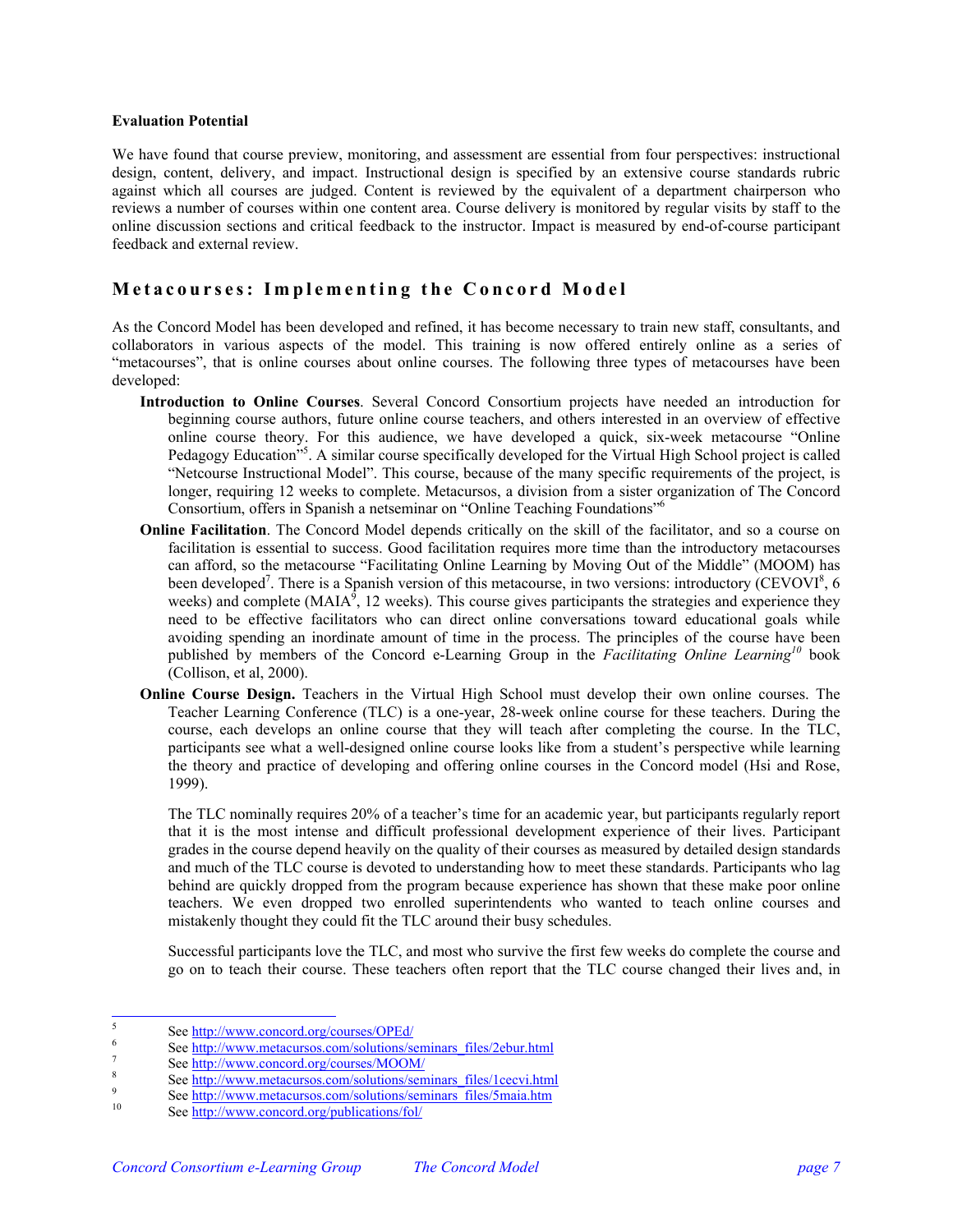many cases, caused them to abandon plans to retire or change careers. They often apply the pedagogy learned in the TLC to their face-to-face teaching, altering their strategies to rely more on in-class student collaboration and less on lectures and high-stakes tests.

A similar phenomenon happens in the *CAVA Creación de Ambientes Virtuales de Aprendizaje* netseminar, a metacourse with introductory<sup> $11$ </sup> and extended<sup>[12](#page-7-1)</sup> versions, respectively focused on helping participants design and implement online learning environments in accordance with the Concord eLearning model. Participants have direct experiences that make them rethink their teaching, both face to face and at a distance.

Metacourses based on the Concord Model are available in English and Spanish from the Concord Consortium<sup>13</sup> and its commercial partners Metacourse  $^{14}$  and Metacursos<sup>15</sup>.

# **C o ncluding Com m ents**

Potemkin's ruse only gained him temporary favor. His rivals convinced Catherine that there was no substance to the Potemkin's villages and she was not pleased. Potemkin's stock quickly tanked. It is more difficult to determine the quality of an online, discussion-based course, than to simply look behind the façade, as Catherine the Great should have done. The simplest way, visiting the discussion area, is usually off-limits in order to maintain privacy and the sense of trust that is needed for an effective group. It is not ethical to withhold from participants information about visitors, and the presence of visitors, even if they only lurk and don't contribute, can inhibit discussions. We sometimes post versions of discussions after obtaining permission and changing names, but there is no way for users to know whether such postings are typical or very rare. The best approach is to rely on a trusted and experienced external evaluator who has reviewed all aspects of course or program of courses. For instance, the VHS has asked Robert Kosma from SRI International to evaluate its program (Kozma, et al. 1998; 1999a; 1999b; 2000). All the reports are linked to the VHS Web site $16$ .

In lieu of expensive external evaluation, programs offering online courses should at least take full advantage of the Internet's ability to provide extensive information. Organizations that offer online courses should post full details about their design principles and all available review documents. For each new course, there should be at least a course summary, syllabus, and assignments. If the course has been offered, the dropout rate and participant evaluations should be posted as well, although both should be treated with caution. The dropout rate is the most sensitive measure of overall course quality, but can be hurt by poor participant selection. For instance, a course that is free or one that participants have been told they must take, can suffer high drop-outs that do not reflect the intrinsic quality of the course. Similarly, participant course reviews, particularly by high school students, can be misleading. There are always one or two participants who complain about anything, no matter how excellent it is.

We would not wish Potemkin's fate on anyone, but we do hope that there is more emphasis on substance in online courses and a better understanding of the models used and the trade-offs implicit in each. The Concord Model for online courses is one that provides an excellent environment for learning and has proven value across the curriculum. The differences, however, between a good implementation of the Concord Model and an educational Potemkin village may be hard for the casual user to judge.

# **Ackno w l e dgme nts**

This article was written primarily by Robert Tinker with input from members of the e-Learning Group at the Concord Consortium, including Sarah Haavind, Alvaro Galvis, Ray Rose, Cynthia MacIntyre, and Alese Smith. It is based on research and development conducted by the Virtual High School team directed by Bruce Droste and Elizabeth Pape and analysis from the SRI reports of their evaluation of the Virtual High School. The Concord Model

<span id="page-7-0"></span>See <u>http://www.[metacursos.com/solutions/seminars\\_files/4dava.html](http://www.metacursos.com/solutions/seminars_files/4dava.html)</u><br>
<sup>12</sup><br>
See <u>http://www.[metacursos.com/solutions/seminars\\_files/6cava.html](http://www.metacursos.com/solutions/seminars_files/6cava.html)</u><br>
<sup>13</sup><br>
See <u>http://www.[metacourse.com/](http://www.metacourse.com/)</u><br>
<sup>15</sup><br>
See <u>http://www.metacourse.com/</u>

<span id="page-7-1"></span>

<span id="page-7-2"></span>

<span id="page-7-3"></span>

<span id="page-7-4"></span>

<span id="page-7-5"></span>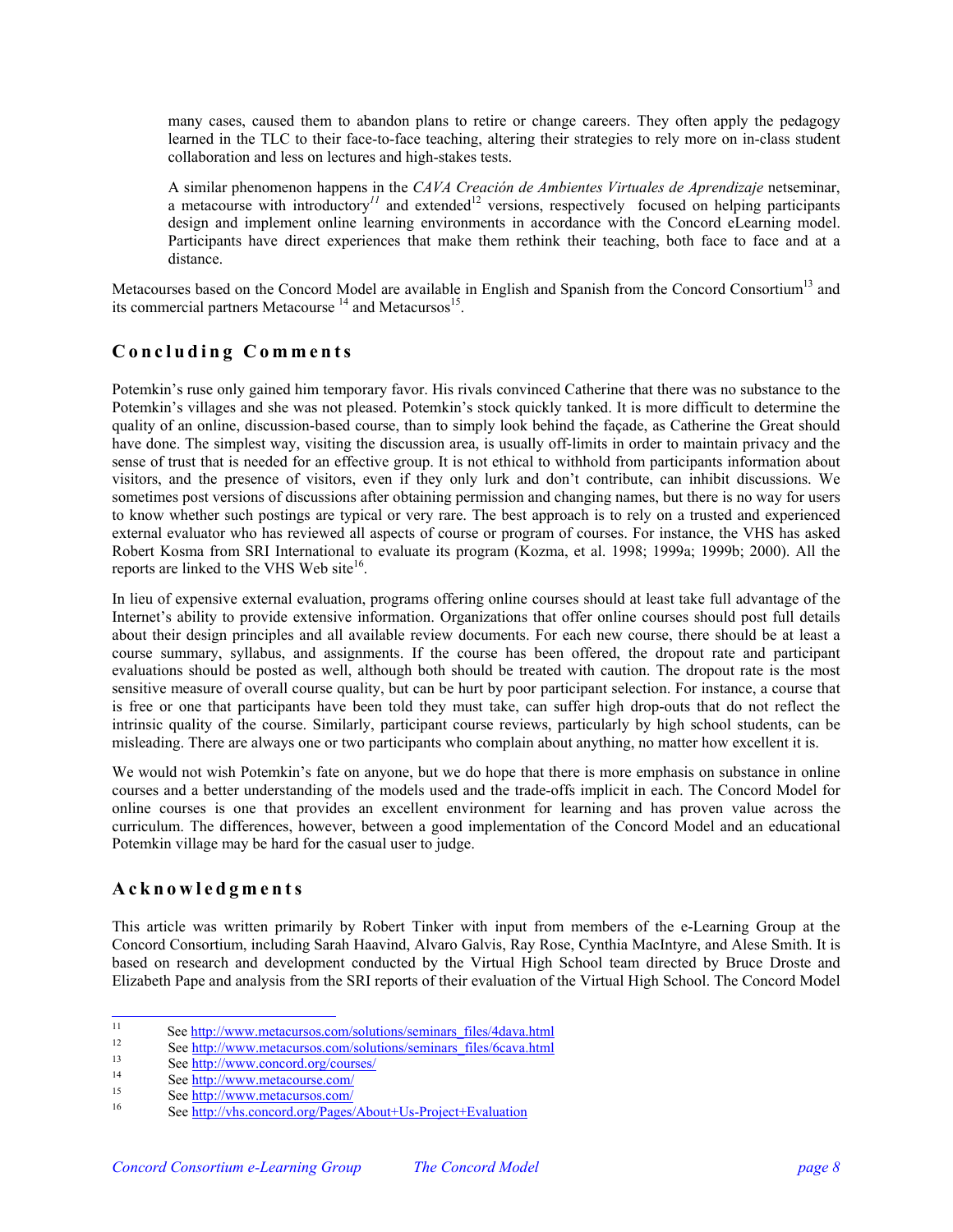is based heavily on work by all members of the e-Learning Group, especially George Collison. Funding for this work is from multiple grants by the National Science Foundation, the U.S. Department of Education, and the Noyce Foundation. The Concord model for online courses was originally distilled from a thoughtful review of online courses (Harasim, Hiltz, Teles, & Turoff, 1995) and invaluable conversations with Linda Harasim. The authors are deeply indebted to all these researchers, funders, and contributors, but take full and sole responsibility for any opinions or errors contained herein.

## **Bibliogr aphy**

- AAAS (American Association for the Advancement of Science). 1993. *Benchmarks for Science Literacy*. New York: Oxford University Press.
- Bransford, J., Brown, A., Cocking, R. 1999. *How people learn: Brain, mind, experience and school.* National Academy Press: Washington, DC.
- Carroll, TG. (2000). If We Didn't Have the Schools We Have Today, Would We Create the Schools We Have Today? *Contemporary Issues in Technology and Teacher Education,* **1**(1), 117-140.
- Collison, G., Elbaum, B., Haavind, S., and Tinker, R. 2000. *Facilitating Online Learning: Effective Strategies for Moderators*. Madison, WI: Atwood Publishing.
- Halloun, I. A. & D. Hestenes, 1985. The initial state of college physics students. *American Journal of Physics. 53*(11):1043-1055.
- Harasim, L., S. R. Hiltz, L. Teles, and M. Turoff. 1995. *Learning networks.* Cambridge, MA: MIT Press.
- Hoadley, C. M. & Pea, R. D . 2001 (in press). Finding the ties that bind: Tools in support of a knowledgebuilding community. In K. A. Renninger & W. Shumar (Eds.), *Building virtual communities*. New York: Cambridge University Press.
- Hsi, S. 1999. *Fostering Effective Instruction in a Virtual High School: A Netcourse for Teachers.* Paper presented at the Annual Meeting of the American Education Researcher Association for Division C: Section 7, Technology Research. Montreal, April 19-23.
- Hsi, S. and Hoadley, C. M. 1997. Productive discussion in science: gender equity through electronic discourse. *Journal of Science Education and Technology. 6*:1, pp.23-36
- Hsi, S. and Rose, R. 1999. Large-scale Online Teacher Professional Development. *National Educational Computing Conference*. Atlantic City, NJ. June 24.
- Hsi, S. and Tinker, R. 1997. *A scalable model of collaborative learning: The Virtual High School Consortium.*  The Proceedings from CSCL '97, the International Conference on Computer-supported Collaborative Learning, OISE, Toronto, Dec. 10-14, pp. 109-116
- Haavind, S., 2000. Why Don't Face-to-Face Teachcing Strategies Work in the Virtual Classroom? How To Avoid the Question Mill. http://www.concord.org/library/2000fall/face2face.html
- Kozma, R., Zucker, A., Espinoza, C., McGhee, R., Yarnall, L., Zalles, D., and Lesis, A. 2000 *The Online Course Experience: Evaluation of the Virtual High School's Third Year of Implementation, 1999-2000 FINAL REPORT*, http://vhs.concord.org/Pages/About+Us-Project+Evaluation
- Kozma, R., Zucker, A., et al. 1998. An Evaluation of the Virtual High School After One Year of Operation. <http://vhs.concord.org/Pages/About+Us-Project+Evaluation>
- Kozma, R., Zucker, A., et al. 1999a. An Expert Panel Review of the Quality of Virtual High School Courses: FINAL REPORT, http://vhs.concord.org/Pages/About+Us-Project+Evaluation
- Kozma, R., Zucker, A., et al. 1999b.An Evaluation of the Virtual High School After Two Years of Operation, N http://vhs.concord.org/Pages/About+Us-Project+Evaluation